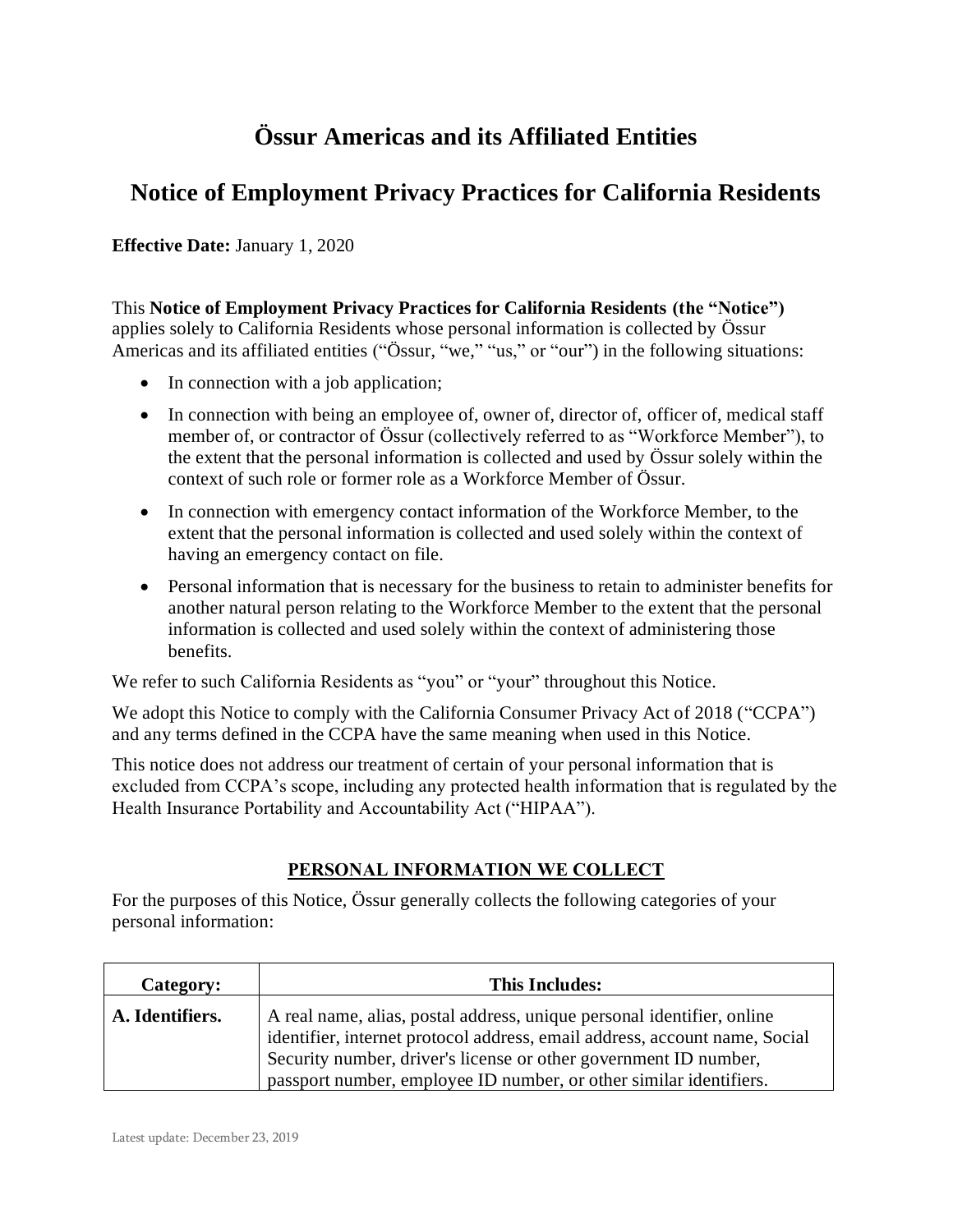| <b>B.</b> Personal                                                     | A name, signature, Social Security number, physical characteristics or                                                                                                                                                                                                                      |
|------------------------------------------------------------------------|---------------------------------------------------------------------------------------------------------------------------------------------------------------------------------------------------------------------------------------------------------------------------------------------|
| information                                                            | description, address, telephone number, passport number, driver's license                                                                                                                                                                                                                   |
| categories listed                                                      | or state identification card number, insurance policy number, education,                                                                                                                                                                                                                    |
| in the California                                                      | employment, employment history, bank account number, credit card                                                                                                                                                                                                                            |
| <b>Customer</b>                                                        | number, debit card number, or any other financial information, medical                                                                                                                                                                                                                      |
| <b>Records statute</b>                                                 | information, or health insurance information.                                                                                                                                                                                                                                               |
| (Cal. Civ. Code §                                                      | Some personal information included in this category may overlap with                                                                                                                                                                                                                        |
| $1798.80(e)$ ).                                                        | other categories.                                                                                                                                                                                                                                                                           |
| $\mathbf{C}$ .                                                         | Age, race, color, ancestry, national origin, immigration status, citizenship,                                                                                                                                                                                                               |
| <b>Characteristics</b>                                                 | religion or creed, marital status, medical condition, physical or mental                                                                                                                                                                                                                    |
| of protected                                                           | disability, sex (including gender, gender identity, gender expression,                                                                                                                                                                                                                      |
| classifications                                                        | pregnancy or childbirth and related medical conditions), sexual                                                                                                                                                                                                                             |
| under California                                                       | orientation, veteran or military status, genetic information (including                                                                                                                                                                                                                     |
| or federal law.                                                        | familial genetic information).                                                                                                                                                                                                                                                              |
| <b>D. Professional</b>                                                 | Current or past job history or performance evaluations, corporate expense                                                                                                                                                                                                                   |
| or employment-                                                         | information, salary information, tax rates, retirement fund information,                                                                                                                                                                                                                    |
| related                                                                | compensation information, bonus information, benefits information, or                                                                                                                                                                                                                       |
| information.                                                           | stock option information.                                                                                                                                                                                                                                                                   |
| E. Internet or<br>other electronic<br>network activity<br>information. | Browsing history, search history, and information regarding a consumer's<br>interaction with an internet web site, application, or advertisement.                                                                                                                                           |
| F. Inferences.                                                         | Inferences drawn from any of the information identified in categories (A)<br>through (G) to create a profile about you reflecting your preferences,<br>characteristics, psychological trends, preferences, predispositions,<br>behavior, attitudes, intelligence, abilities, and aptitudes. |

# **HOW WE COLLECT YOUR PERSONAL INFORMATION**

Össur obtains the categories of personal information listed above from the following categories of sources:

- **Directly from you.** For example, we collect the personal information you provide to us in connection with your job application or application for Össur benefits. We will also collect the personal information you provide to us throughout the duration of your employment with Össur.
- **From your beneficiaries and dependents**. For example, your beneficiaries and dependents may provide us with your personal information in the course of their receipt of benefits provided or administered by us.
- **From our service providers.** For example, if you are a new hire, we will collect your personal information from the service provider that provide background checks for us.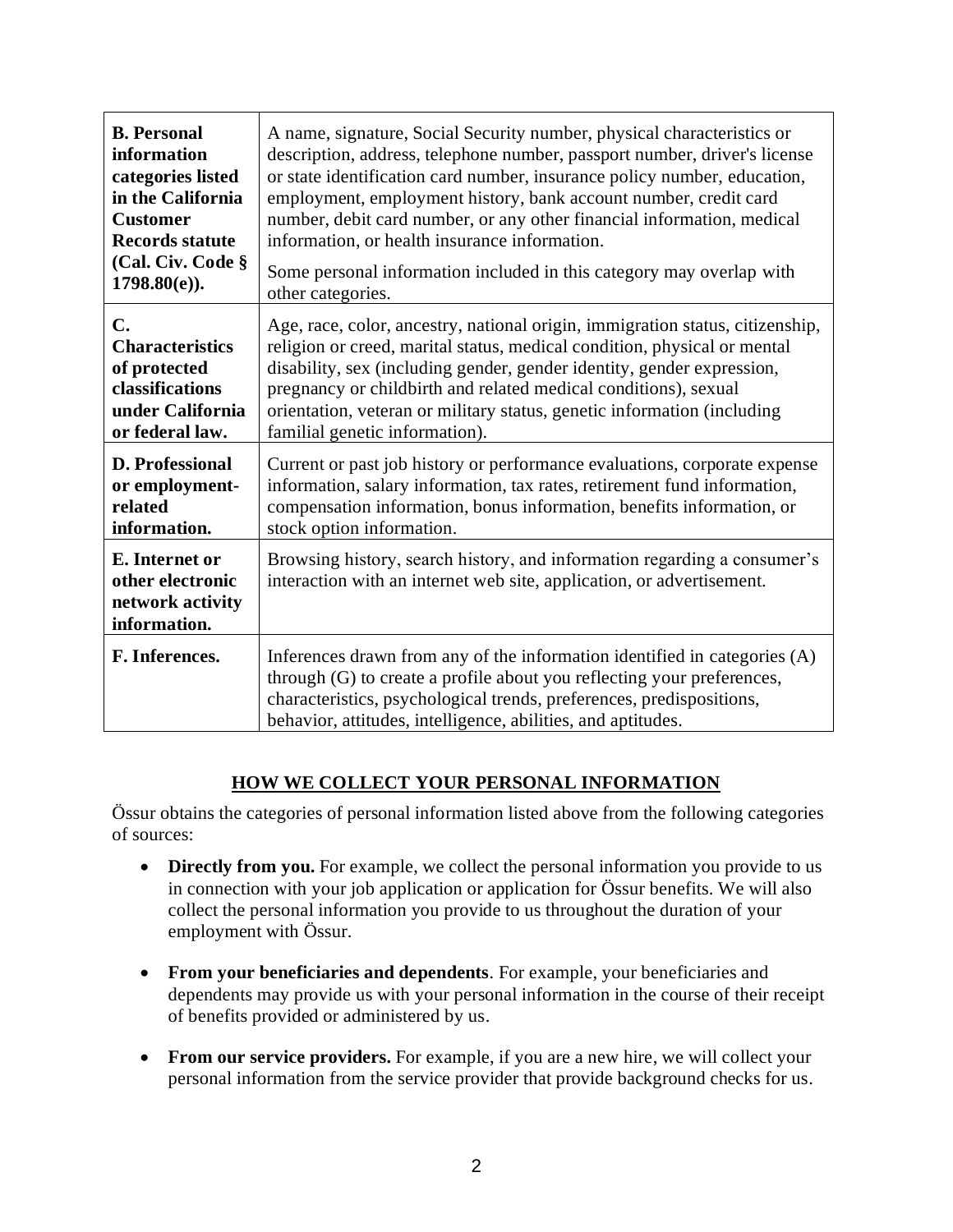We may also receive your personal information from service providers who help us run our business, including payroll, software and travel management providers.

- **From Workforce Members.** For example, if a Workforce Member provides your personal information in connection with an application for Össur-provided benefits.
- **From benefits administrators.** For example, we may receive personal information about you from the companies that administer the benefits plans offered by Össur.
- **From third parties.** For example, a recruiter may provide your personal information to us in connection with our search for a Workforce Member. In addition, Össur receives background reports, driving record and drug screening reports from third parties.
- **Automatically.** For example, we may automatically collect personal information from the computers and other devices we issue to you, or from certain personally-owned devices that you use in the course of being a Workforce Member. We may also collect such personal information from the electronic platforms we provide to you, including Össur**'s** email, word processing and "chat" platforms.

# **HOW WE USE YOUR PERSONAL INFORMATION**

We may use the categories of your personal information listed above for one or more of the following purposes:

- To support our organizational and operational functions.
- To provide services and benefits to you as an Össur Workforce Member.
- To properly administer our workforce and its benefits and compensation programs.
- To evaluate your candidacy or performance as an Össur Workforce Member.
- To confirm your fitness to perform job responsibilities, which may include your ability to operate motor vehicles if this is part of your tasks as a Workforce Member.
- To respond to law enforcement requests and as required or permitted by applicable law, court order, subpoena, or governmental regulations.
- To safeguard our information technology infrastructure, detect security incidents and take other actions as required or permitted by applicable law to protect and defend Össur, our affiliates and subsidiaries, and our Workforce Members, including in connection with legal proceedings.
- As directed by you.
- As otherwise described to you when collecting your personal information or as otherwise set forth in the CCPA.